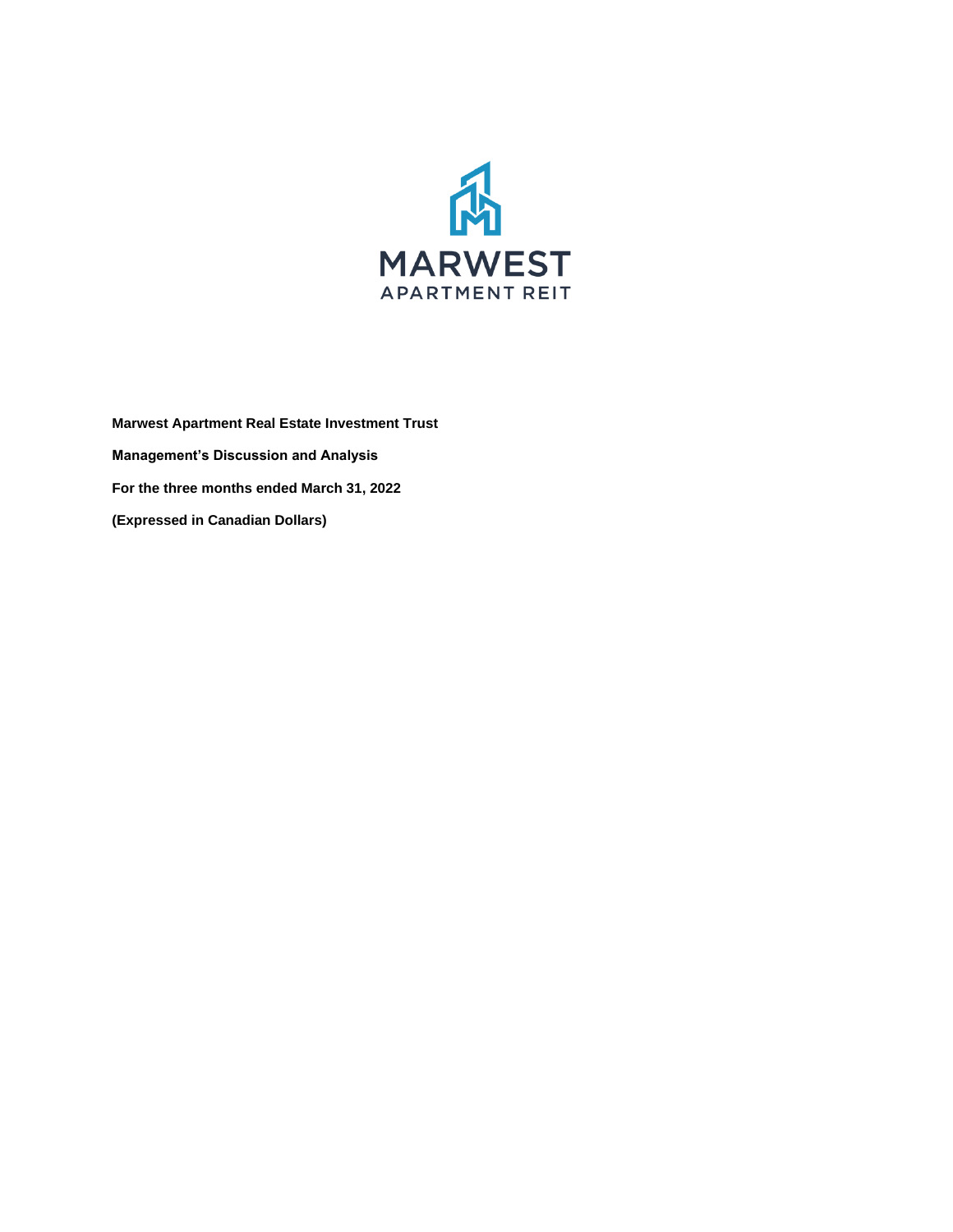

The following Management's Discussion and Analysis ("MD&A") of the financial condition and results of operations of Marwest Apartment Real Estate Investment Trust (the "Trust" or the "REIT") should be read in conjunction with the Trust's unaudited condensed consolidated interim financial statements ("interim financial statements") and notes thereto for the three months ended March 31, 2022 and 2021, prepared in accordance with International Accounting Standard ("IAS") 34, *Interim Financial Reporting* as issued by the International Accounting Standards Board ("IASB") and the REIT's audited consolidated financial statements and the notes thereto for the year ended December 31, 2021 and 2020, which are available on the Trust's profile on the System for Electronic Document Analysis and Retrieval (SEDAR) at www.sedar.com. The financial information contained in this MD&A has been prepared in accordance with International Financial Reporting Standards ("IFRS") as issued by the International Accounting Standards Board ("IASB").

The Trust was established on July 2, 2020 and had no commercial operations in the period ended March 31, 2021, therefore there is limited comparative information presented in this MD&A.

The Trust's Board of Trustees approved the content of this Management's Discussion and Analysis on May 11, 2022. Disclosure in this document is current to that date unless otherwise stated. Additional information relating to the Trust can be found on the SEDAR and also on the Trust's website at www.marwestreit.com.

## **Forward-Looking Disclaimer**

Certain statements contained in this MD&A constitute forward-looking statements within the meaning of applicable Canadian securities laws which reflect the Trust's current expectations and projections about future results. Often, but not always, forward-looking statements can be identified by the use of words such as "plans", "expects" or "does not expect", "is expected", "estimates", "intends", "anticipates" or "does not anticipate", or "believes", or variations of such words and phrases or state that certain actions, events or results "may", "could", "would", "might" or "will" be taken, occur or be achieved. Forward-looking statements involve known and unknown risks, uncertainties and other factors which may cause the actual results, performance or achievements of the Trust to be materially different from any future results, performance or achievements expressed or implied by the forward-looking statements.

#### **Risk Factors**

Risks include the risks identified in this MD&A as well as those identified in the REIT's latest annual information form available on the REIT's profile on SEDAR. The forward-looking statements made in this MD&A relate only to events or information as of the date on which the statements are made in this MD&A. Actual results and developments are likely to differ, and may differ materially from those expressed or implied by the forward-looking statements contained in this MD&A. Such forward-looking statements are based on a number of assumptions that may prove to be incorrect. Except as specifically required by applicable Canadian securities law, the Trust undertakes no obligation to update or revise publicly any forward-looking statements, whether as a result of new information, future events or otherwise, after the date on which the statements are made or to reflect the occurrence of unanticipated events. These forward-looking statements should not be relied upon as representing the Trust's views as of any date subsequent to the date of this MD&A. There can be no assurance that forward-looking statements will prove to be accurate, as actual results and future events could differ materially from those anticipated in such statements. Accordingly, readers should not place undue reliance on forward-looking statements. The factors identified above are not intended to represent a complete list of the factors that could affect the Trust. The MD&A may contain certain statements of current estimates, expectations, forecasts and projections.

## **ABOUT MARWEST APARTMENT REAL ESTATE INVESTMENT TRUST**

The Trust's objectives are to grow Unitholder value through capital investment strategies, active asset and property management, to provide Unitholders with stable and predictable cash distributions that grow over the long term, and to grow the Trust's asset base across strategic markets through intensification and acquisition programs.

Since inception the Trust has completed the acquisition of 363 new generation apartment units in Winnipeg, Manitoba. The Marwest Group of Companies (the "Marwest Group"), companies under common control with the Marwest Asset Management Inc. (the "Manager"), the asset manager of the REIT, have operated within Western Canada for over 50 years. Winnipeg is a relatively stable multi-family rental market with relatively low vacancy rates and is friendly to immigration. Manitoba, like many other provinces, has rent control, whereby rents are capped at a government specified percentage increase each year. For 2022 and 2023 those rental rate increases are zero (0) percent. However, 291 rental units of the Trust are exempt from rent control as they were constructed within the last 20 years. In addition, the Trust added 72 brand new units financed through the Canada Mortgage and Housing Corporation ("CMHC") Affordable Flex program, which will be subject to rent control for 10 years, in November 2021, showcasing the first CMHC affordable building in the Trust's portfolio.

Exchangeable Units were issued on November 15, 2021 to related parties of the Manager at a price of \$1.15 when the market price of the REIT's Trust Units ("Trust Units") on the market was \$0.90. The development and construction of multi-family properties by the Marwest Group gives the Trust a potential opportunity to purchase newly developed real estate in locations of interest to the Trust.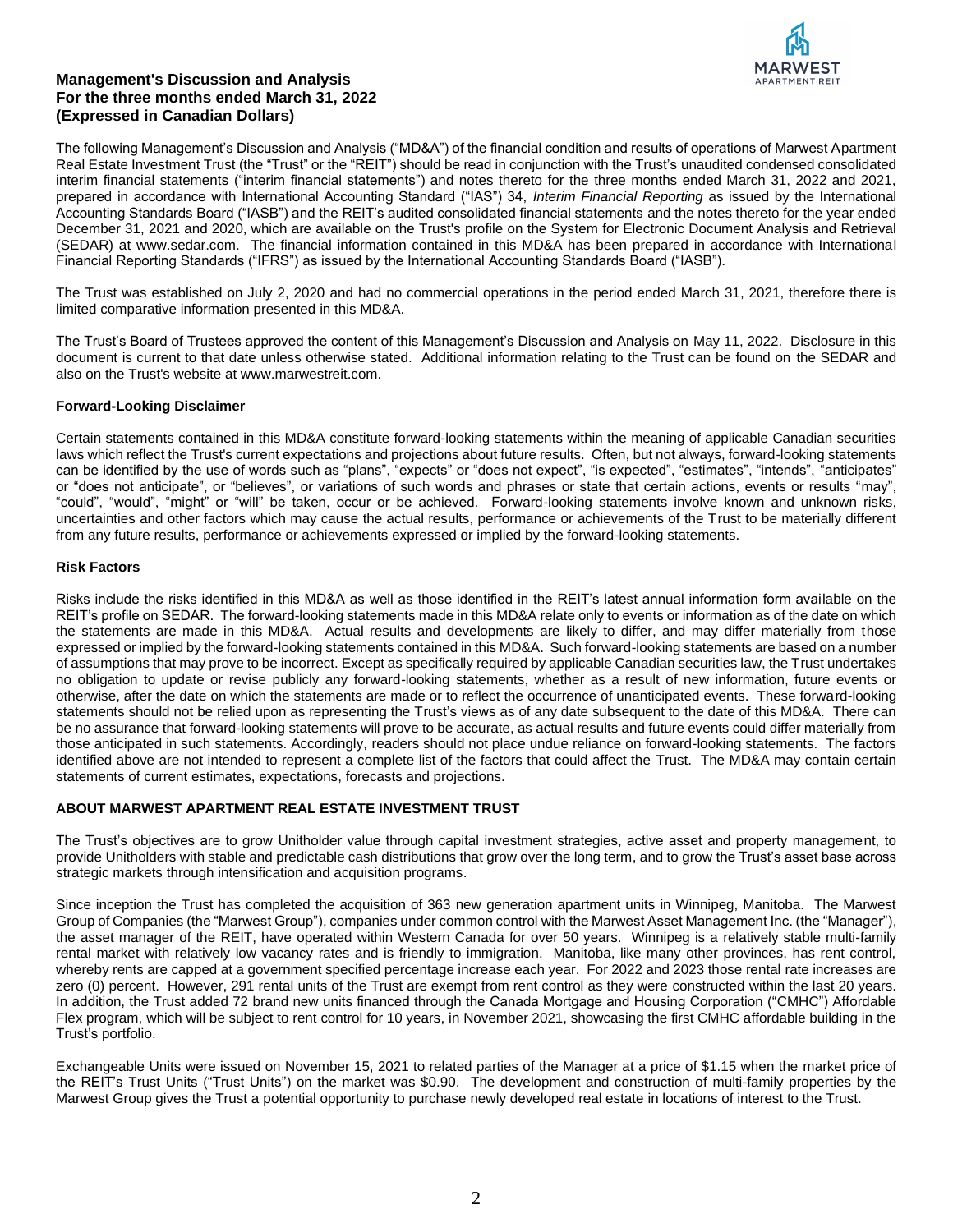## **OVERVIEW**

The Trust is an unincorporated, open-ended real estate investment trust established pursuant to a Declaration of Trust dated July 2, 2020, which was amended on April 30, 2021 pursuant to an amended and restated declaration of trust (the "Declaration of Trust"). The Trust was a closed-ended trust at December 31, 2020 and converted to an open-ended trust on April 30, 2021 pursuant to a resolution passed by the Board of Trustees.

The Trust owns and operates a portfolio of income-producing multi-family rental properties located in Western Canada. Marwest Apartment REIT is focused on becoming a leading Western Canadian multi-family REIT specializing in high quality, income producing properties. Headquartered in Winnipeg, Manitoba, the Trust targets favourable markets and leverages strong, active asset management and property management to drive Unitholder returns.

The REIT's management team, the officers of the Manager, and the Trustees have over 100 years of combined experience in multiresidential real estate and collectively bring a strong combination of development, construction, management, and financing experience, along with significant governance expertise. The REIT has an external asset and property management agreement through the Marwest Group. The REIT will continue to benefit from the expertise and strong infrastructure that is currently in place through the Marwest Group.

The Trust Units are listed on the Toronto Venture Exchange ("TSX-V") under the symbol "MAR.UN".

The Trust's portfolio consists of three multi-family residential rental properties located in Winnipeg, Manitoba, comprising an aggregate of 363 rental units. 251 units were purchased on April 30, 2021 and are indirectly owned by MAR REIT L.P. (the "Partnership"), a wholly owned subsidiary of the Trust which purchased all of the units of Marwest Apartments I L.P. and Marwest Apartments VII L.P. by issuing 1,759,673 Trust Units and 9,812,063 Exchangeable Units at \$1.00. Following the public offering which closed on August 10, 2021, the Trust completed the purchase of all the limited partnership units of Marwest (Element) Apartments L.P. which owns a 112 unit building in Winnipeg, Manitoba on November 15, 2021. The newly acquired property is indirectly owned by the Partnership and was settled by issuing 1,029,211 Exchangeable Units at \$1.15 to related parties of the Manager, and associates thereof, and cash of \$1,183,602 to third parties.

The Trust did not have any investment operations in the comparable period as operations had yet to commence.

The Trust was established under the laws of Manitoba. The principal and registered office of the Trust is 500-220 Portage Avenue, Winnipeg, Manitoba.

## **Current Portfolio**

The Trust's current portfolio consists of newer generation investment properties that were constructed in 2006 (103 units), 2017-2019 (148 units) and 2018-2021 (112 units). Newer generation portfolios typically require fewer maintenance expenses and capital expenditures compared to older generation portfolios and, in Manitoba, new generation rentals are generally exempt from rent control. The Manitoba Government has enacted a rental freeze in 2022 and 2023, whereby landlords are not permitted to increase rental rates outside of the rental guidelines, subject to certain exemptions. 291 of the 363 rental units that the Trust has acquired in 2021 are exempt from the rental freeze due to the date of construction of the buildings, and unrestricted financing agreements, and as such, the Trust will continue to adjust rental rates as the market allows.

## **Future Acquisitions**

The relationship with the Marwest Group affords the Trust the potential opportunity to purchase properties developed by the Marwest Group. The independent Trustees will be responsible for the negotiation of the purchase price and other terms and conditions relating to the acquisition of any properties from the Marwest Group and/or any related parties or third parties with an interest in the asset.

The Trust will also seek third party acquisitions from other developers or owners of multi-family properties in target markets across Western Canada.

## **Distribution**

The Board of Trustees approved an ongoing cash distribution policy which provides for a monthly distribution in the amount of \$0.00125 per Trust Unit (\$0.015 per unit annually) payable on or about the 15<sup>th</sup> day of the month to Unitholders of record on the last day of the prior month, commencing December 31, 2021. The cash distribution policy may be amended, suspended or discontinued at any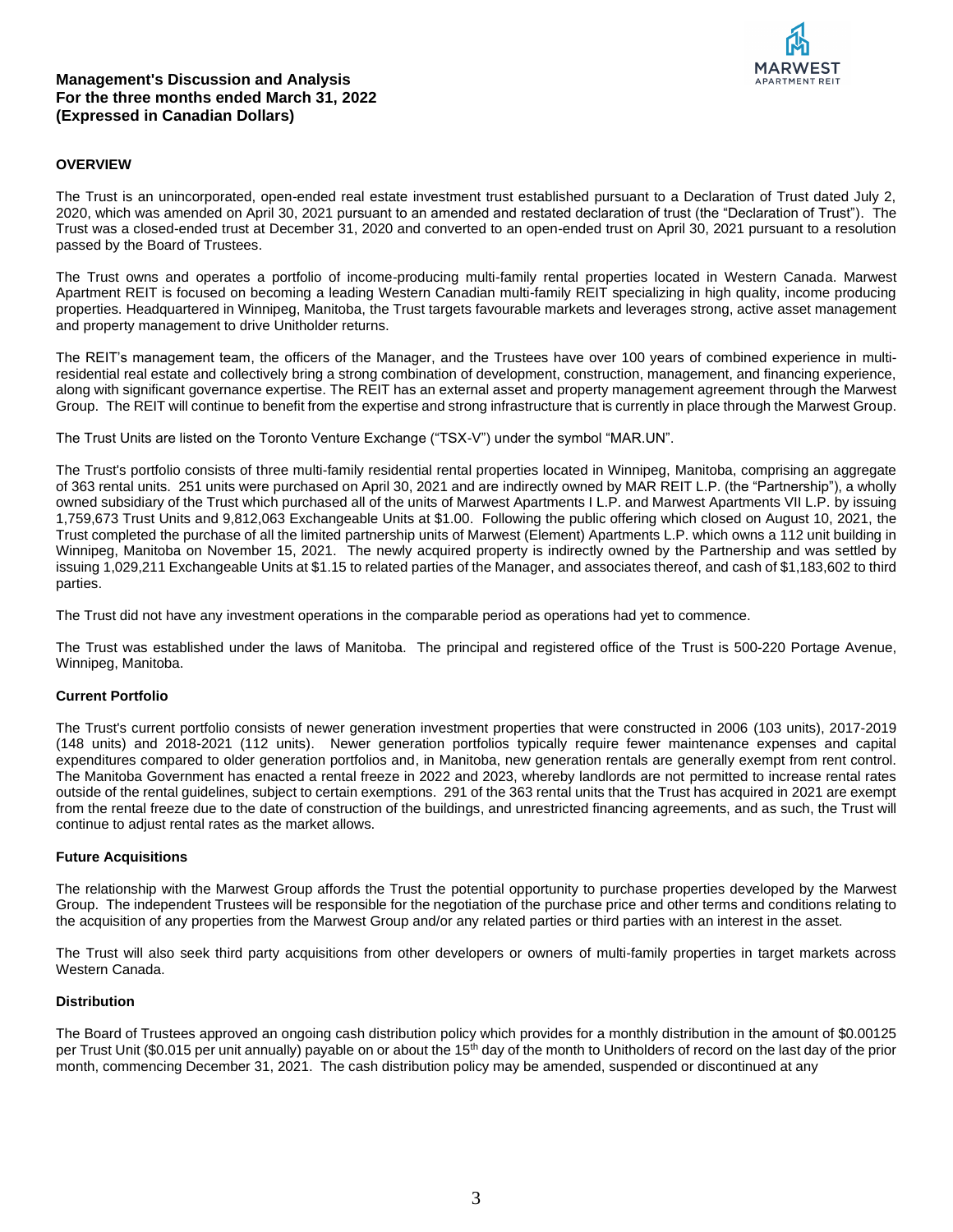

#### **Business Strategy and Objectives**

The objectives of the Trust are:

- (a) to grow Unitholder value through capital investment strategies, and active asset and property management;
- (b) to provide Unitholders with stable and predictable cash distributions that grow over the long term; and
- (c) to grow the Trust's asset base across strategic markets through intensification and acquisition programs.

Management believes it can accomplish these objectives given access to the capital markets and the relationship that the Trust has with the Marwest Group.

# **Declaration of Trust**

The investment policies of the Trust are outlined in the Declaration of Trust, a copy of which is available on SEDAR. Some of the principal investment guidelines and operating policies set out in the Declaration of Trust are set out below:

- The Trust will focus on acquiring, holding, developing, maintaining, improving, leasing and managing income-producing rental assets within Canada and other jurisdictions the Trustees may determine from time to time:
- The Trust may make its investments and conduct its activities directly or indirectly, through an investment by way of joint ventures, co-ownerships, partnerships (general or limited) and limited liabilities companies;
- The Trust may invest in mortgages and mortgage bonds and similar instruments where: (i) the real property which is security for such mortgages and similar instruments is income producing real property which otherwise meets the other investment guidelines of the Trust; or (ii) the aggregate book value of the investments of the Trust in mortgages, after giving effect to the proposed investment, will not exceed 15% of Gross Book Value;
- Once the Gross Book Value reaches \$300,000,000, the Trust shall not incur or assume any indebtedness if, after giving effect to the incurring or assumption of the indebtedness, the total indebtedness of the Trust would be more than 75% of Gross Book Value or, if determined by the Independent Trustees, in their sole and absolute discretion, more than 75% of the appraised value of the assets and properties of the Trust and its Subsidiaries instead of Gross Book Value;
- The Trust will follow prudent business practices when looking to acquire an investment property by way of obtaining appraisals, environmental reports, and sufficient insurance coverage.

As of May 11, 2022, the Trust was in compliance with its investment guidelines and operating policies.

The foregoing is a general summary only and is qualified entirely by the terms of the Declaration of Trust.

#### **Non-IFRS Measures**

The Trust's financial statements are prepared in accordance with IFRS. The Trust's MD&A also contains certain non-IFRS measures commonly used by entities in the real estate industry as useful metrics for measuring performance. The non-IFRS measures used by the Trust as described below are not standardized measures under IFRS. Such non-IFRS measures disclosed by the Trust may not be comparable to similar financial measures disclosed by others. Readers are cautioned to not place undue reliance on such non-IFRS measures. Reconciliations of these non-IFRS measures to the most directly comparable financial measures calculated and presented in accordance with IFRS are included within the Financial Operations and Results Section.

#### *Net Operating Income ("NOI")*

The Trust calculates net operating income as revenue less property operating expenses such as utilities, repairs and maintenance and realty taxes. Charges for interest or other expenses not specific to the day-to-day operations of the Trust's properties are not included. The Trust regards NOI as an important measure of the income generated by income-producing properties and is used by management in evaluating the performance of the Trust's properties. NOI is also a key input in determining the value of the Trust's properties.

#### *Funds from Operations ("FFO")*

The Trust calculates FFO substantially in accordance with the guidelines set out in the white paper titled "White Paper on Funds from Operations & Adjusted Funds from Operations for IFRS" by the Real Property Association of Canada ("REALpac") as revised in January 2022. FFO is defined as IFRS consolidated net income adjusted for items such as unrealized changes in the fair value of the investment properties, effects of puttable instruments classified as financial liabilities and changes in fair value of financial instruments and derivatives. FFO should not be construed as an alternative to net income or cash flows provided by or used in operating activities determined in accordance with IFRS. The Trust regards FFO as a key measure of operating performance.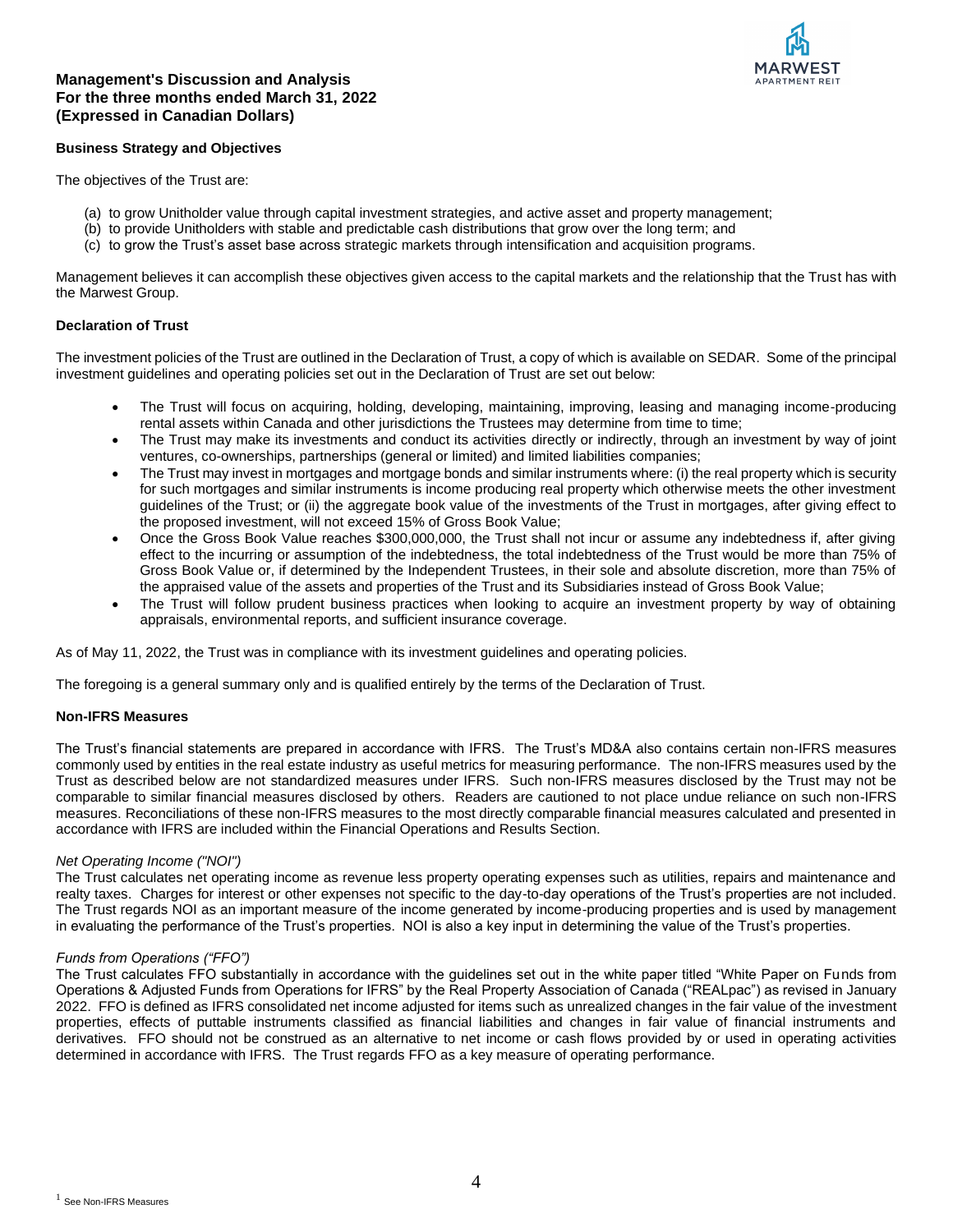

# *Adjusted Funds from Operations ("AFFO")*

The Trust calculates AFFO substantially in accordance with the guidelines set out in the white paper titled "White Paper on Funds from Operations & Adjusted Funds from Operations for IFRS" by REALpac as revised in January 2022. AFFO is defined as FFO adjusted for items such as maintenance capital expenditures and straight-line rental revenue differences. AFFO should not be construed as an alternative to net income or cash flows provided by or used in operating activities determined in accordance with IFRS. The Trust regards AFFO as a key measure of operating performance. The Trust also uses AFFO in assessing its capacity to make distributions.

The following other non-IFRS measures are defined as follows:

- "FFO per unit" is calculated as FFO divided by the weighted average number of Trust Units and Exchangeable Units of the Partnership outstanding over the period.
- <sup>o</sup> "AFFO per unit" is calculated as AFFO divided by the weighted average number of Trust Units and Exchangeable Units of the Partnership outstanding over the period.
- "Run-rate FFO per unit" is defined as the forecasted FFO for 2022 divided by the weighted average number of Trust Units and Exchangeable Units of the Partnership outstanding over the period. Forecasted FFO for 2022 is based on management's best estimate of 2022 operating performance of the REIT based on the historical operating results and expected results of 2022 for the same properties.
- "Run-rate AFFO per unit" is defined as the forecasted AFFO for 2022 divided by the weighted average number of Units of the Trust and Exchangeable Units of the Partnership outstanding over the period.
- <sup>o</sup> "AFFO Payout Ratio" is the proportion of the total distributions on Trust Units and Exchangeable Units of the Partnership to AFFO per Unit.
- "Net Asset Value per Unit" or "NAV per Unit" is calculated as the sum of Unitholders' Equity and Exchangeable Units divided by the sum of Trust Units, Exchangeable Units and Deferred Units outstanding at the end of the period.
- <sup>o</sup> "Debt-to-Gross Book Value ratio" is calculated by dividing total interest-bearing debt consisting of mortgages by total assets and is used as the REIT's primary measure of its leverage.
- <sup>o</sup> "Debt Service Coverage ratio" is the ratio of NOI to total debt service consisting of interest expenses recorded as finance costs and principal payments on mortgages.
- <sup>o</sup> "Liquidity ratio" is the ratio of current assets to current liabilities excluding Exchangeable Units.
- <sup>o</sup> "Stabilized net operating income" is the estimated 12-month property potential net operating income that it could generate at full occupancy, less a vacancy rate and stable operating expenses.

# **SUMMARY OF 2022 RESULTS AND OPERATIONS**

## **Occupancy Rates**

The REIT has reported an average 94.78% occupancy for the three months ended March 31, 2022. Occupancy for the first three months of the year was lower than anticipated. January through March was particularly difficult in 2022 due to excessive cold spells and above average snowfall resulting in limited interest in the viewing of vacant units. Management has seen an increase in potential resident viewings subsequent to Q1 2022.

## **Mortgage Interest Rates and Future Renewals**

Two of the five mortgages that are held within the portfolio are currently financed without CMHC insurance, and they have terms expiring in October 2023 and January 2024. Management is optimistic that the REIT will be able to refinance these mortgages using CMHCinsured mortgages, which may provide more attractive mortgage terms compared to traditional lending metrics at the time of renewal.

## **NAV per Trust Unit<sup>1</sup>**

The REIT reported a NAV per Unit<sup>1</sup> of \$1.44 (December 31, 2022 - \$1.27). The increase in NAV per Trust Unit is due to the increase in the valuation of the Element property at March 31, 2022, which was higher than the acquisition price.

## **Asset Management Fees and Trustee Compensation**

For the three months ending March 31, 2022, the Manager, has agreed to charge 50 percent of the allowable asset management fee to the Trust. During the three months ended March 31, 2022, asset management fees of \$28,053 were charged inclusive of GST. Trustees were remunerated their three month share of their annual compensation, 50 percent in Deferred Units, in accordance with the Equity Incentive Plan, with the remainder being paid in cash, in addition meeting fees were paid in cash. See Note 9 of the interim financial statements for further details.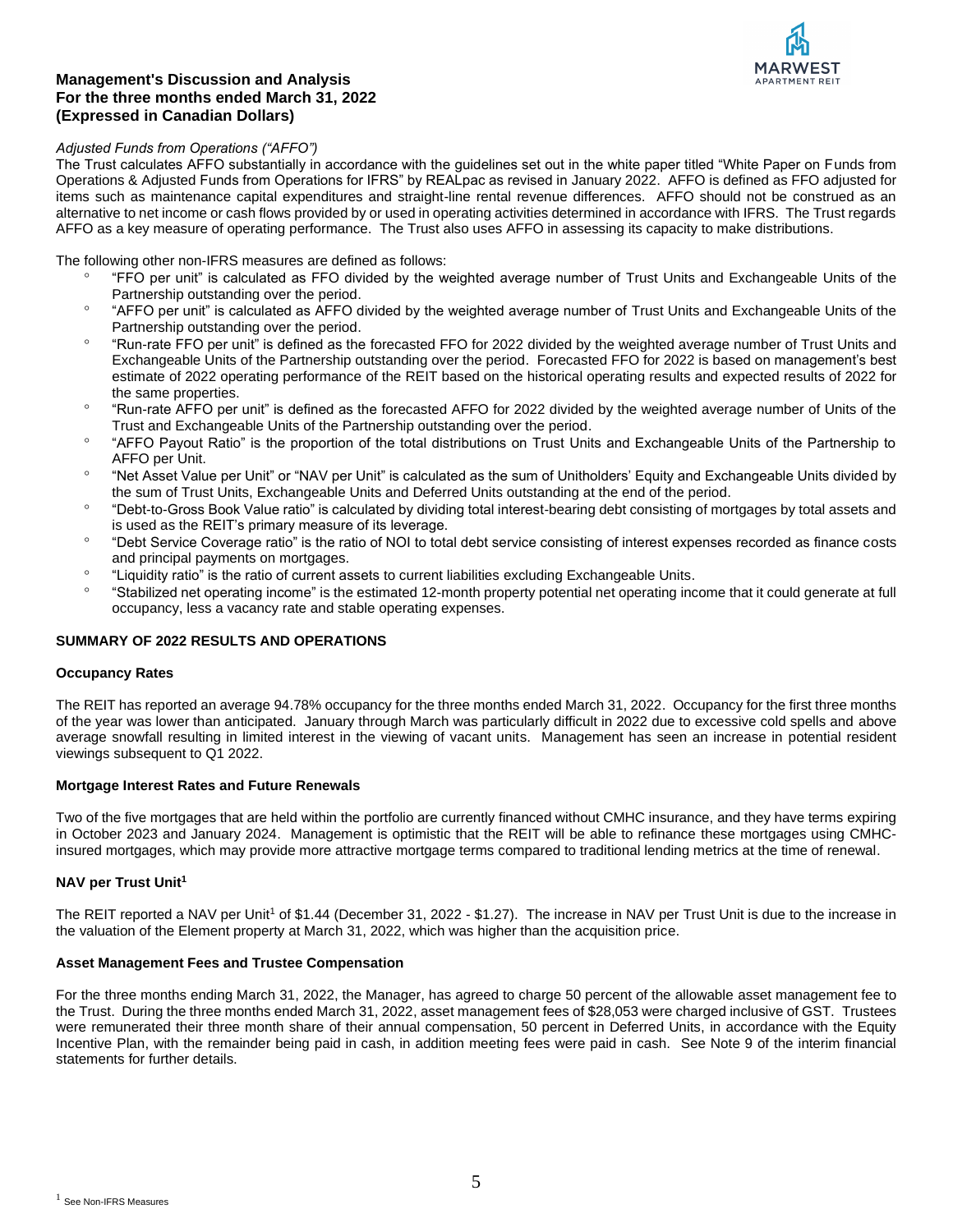

#### **OUTLOOK**

#### **Demand for Rental Units**

The REIT expects the demand for rental housing to continue and potentially grow, as does the industry evidenced by 2022 CBRE Canada Real Estate Market Outlook, with the return of immigration and rising home prices. The REIT operates 260 townhome rental units, which are a differentiator compared to other rental units available in the market. Key features include exterior access doors for each unit, no common area hallways, one to four-bedroom units, which fit a wide range of renters from students to large families.

#### **Age of Construction of Rental Units**

The portfolio includes new generation rental units, which are exempt from rent control, excluding 72 units which were financed using the CMHC Affordable Flex program. Rental units exempt from rent control have the ability to continue increasing rents in periods where rental freezes are in effect and increase rents higher than rental guidelines where the market supports these increases. The age of the portfolio also results in lower capital expenditures than older buildings with more intensive capital repairs such as elevator replacement and exterior remediation. The REIT does renovate suites that require an upgrade, such as flooring, painting and modern appliances.

#### **Future acquisitions**

Future acquisitions are dependent on the availability of accretive acquisitions in target markets as well as the ability to raise capital to close on an acquisition. The relationship with the Marwest Group provides the REIT with direct acquisition opportunities.

# **FINANCIAL OPERATIONS AND RESULTS**

#### **Valuation**

Fair value of residential properties is typically determined using the direct capitalization approach. Stabilized net operating income<sup>1</sup> for each property is capitalized at an appropriate capitalization rate and then a deduction is made for certain capital expenditures that each property may require. Stabilized net operating income<sup>1</sup> for each property is estimated as the 12-month property potential net operating income that it could generate at full occupancy, less a vacancy rate and stable operating expenses. Capitalization rates reflect the characteristics, location and market of each property. Fair value is determined based on external appraisals obtained and internal valuation models incorporating market data and valuations performed by external appraisers. At March 31, 2022, all of the properties were valued internally. The weighted-average capitalization rate used at March 31, 2022 was 5 percent.

The Trust's investment properties are recorded at a fair value of \$88,670,000 at March 31, 2022 (December 31, 2021 - \$85,495,008), the Trust recorded a fair value gain of \$3,127,296 for the three months ended March 31, 2022. The fair value gain was attributable to the compression in the capitalization rate from the implied capitalization rate at the date of purchase of the Element Property to 5 percent at March 31, 2022 due to market factors.

#### **Performance Measures**

| <b>Operations</b>                 |             |
|-----------------------------------|-------------|
| Number of properties              | 3           |
| Total multi-family units          | 363         |
| Total rentable square feet        | 339,995     |
| Average monthly rent per suite    | \$<br>1.511 |
| Weighted average occupancy rate   | 94.78%      |
| Rent collection at March 31, 2022 | 97.51%      |

The following outlines the IFRS and non-IFRS measures that the Trust uses to measure performance for the three months ended March 31, 2022: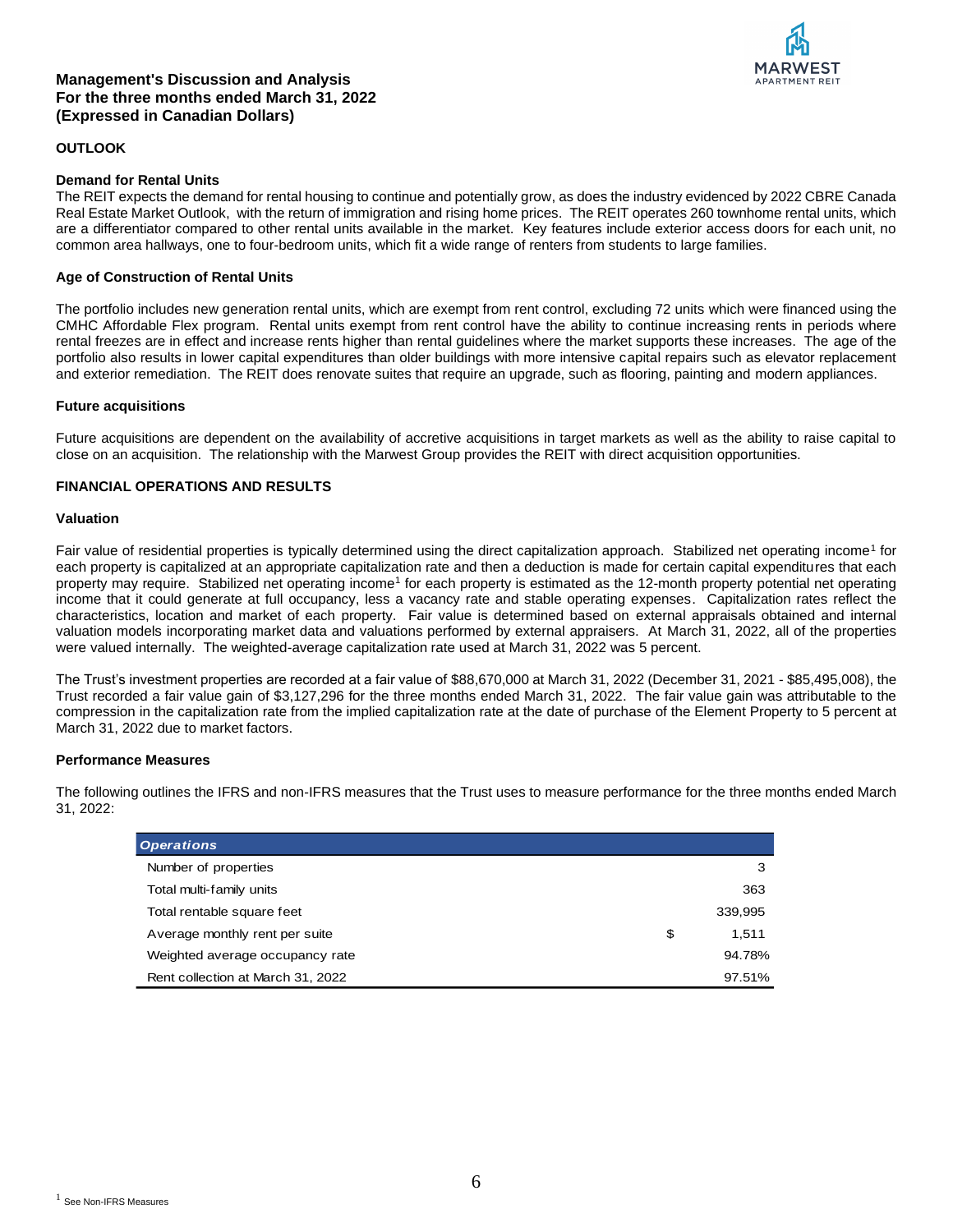

| <b>Financial Measures</b>                  |                 |
|--------------------------------------------|-----------------|
| Revenue                                    | \$<br>1,618,740 |
| NOI <sup>1</sup>                           | 910,601         |
| NOI Margin <sup>1</sup>                    | 56.25%          |
| FFO <sup>1</sup>                           |                 |
| Net income and comprehensive income        | 1,878,723       |
| Distributions on Exchangeable Units        | 40,671          |
| Fair value gain on properties              | (3, 127, 296)   |
| Fair value loss on unit-based compensation | 5,839           |
| Fair value loss on w arrant liability      | 12,815          |
| Fair value loss on exchangeable units      | 1,517,778       |
| FFO <sup>1</sup>                           | 328,530         |
| Weighted average number of Units           | 19,726,674      |
| FFO/unit <sup>1</sup>                      | \$<br>0.0272    |
|                                            |                 |
| AFFO <sup>1</sup>                          |                 |
| FFO <sup>1</sup>                           | \$<br>328,530   |
| Capital expenditures                       | (43, 285)       |
| Leasing costs                              | (4, 411)        |
| AFFO <sup>1</sup>                          | 280,834         |
| Weighted average number of Units           | 19,726,674      |
| AFFO/unit <sup>1</sup>                     | \$<br>0.0232    |
| AFFO payout ratio <sup>1</sup>             | 16.15%          |

The Trust's updated estimated run-rate FFO per Unit<sup>1</sup> and AFFO per Unit<sup>1</sup> for 2022 is \$0.0834 per Unit and \$0.0755 per Unit, respectively. The decrease in the Trust's estimate of run-rate FFO per Unit<sup>1</sup> and AFFO per Unit<sup>1</sup> for 2022 is due primarily to due to changes in the properties operating budget and minor occupancy assumptions, as well as the fact that the Manager has agreed to waive 50 percent of its base asset management fee for 2022.

The Trust previously disclosed in the December 31, 2021 Management's Discussion and Analysis an estimated run-rate FFO per Unit<sup>1</sup> and AFFO per Unit<sup>1</sup> for 2022 as \$0.0906 and \$0.0832, respectively. The variance between the December 31, 2021 estimate and the estimate included in the current MD&A is due to lower occupancy rates in the first quarter. In addition, the REIT increased the annual compensation and meeting fees of Trustees from previously estimated amounts and there were unbudgeted legal fees relating to the first time preparation of the Annual Information Form.

The Trust previously disclosed in its Management Information Circular dated October 11, 2021 that it estimated that its run-rate FFO per Unit<sup>1</sup> and run-rate AFFO per Unit<sup>1</sup> for 2022 would be approximately \$0.0873 and \$0.0784, respectively, in the event that the Trust were to close on the Element acquisition. The Trust's prior estimate of run-rate AFFO per Unit<sup>1</sup> for 2022 was based upon a number of assumptions, including: (i) that the Brio and Kenwood properties perform in line with management's expectations at the time; (ii) the payment of fees set out in management agreement with the Manager and management's expectations for other general and administrative expenses of the Trust.

| At March 31, 2022 | At December 31,<br>2021 |
|-------------------|-------------------------|
| \$17,738,780      | \$15,893,174            |
| 10,624,449        | 9,106,671               |
| 28,363,229        | 24,999,845              |
| 8,831,564         | 8,831,564               |
| 10,841,274        | 10,841,274              |
| 67.444            | 67,444                  |
| 19,740,282        | 19,740,282              |
| \$1.44            | \$1.27                  |
|                   |                         |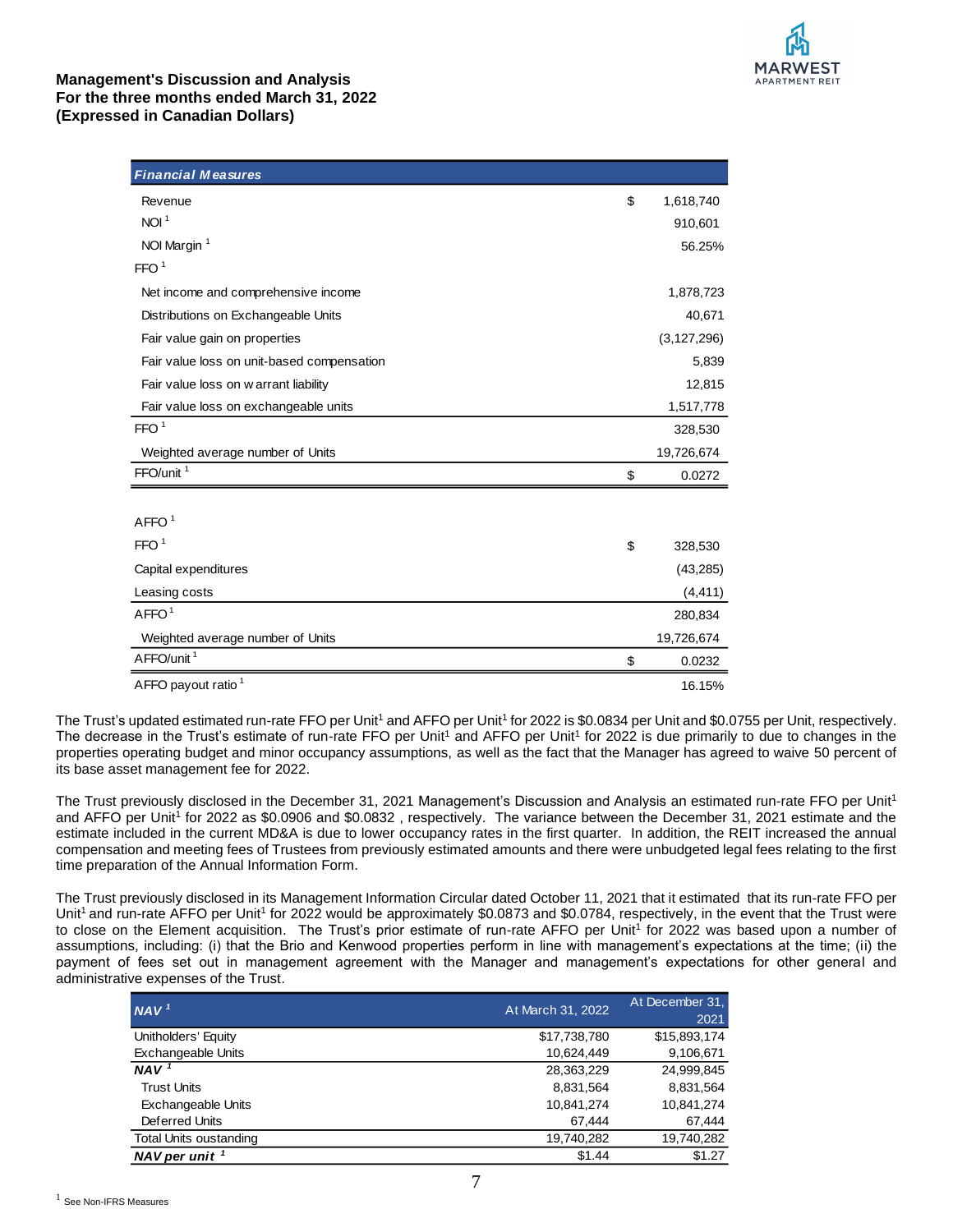

At March 31, 2022, NAV<sup>1</sup> was \$28,363,229 representing a NAV per Unit<sup>1</sup> of \$1.44 (December 31, 2021 - \$24,999,845 representing a NAV per Unit of \$1.27).

| Leverage                                                       | At March 31, 2022 |
|----------------------------------------------------------------|-------------------|
| Debt-to-Gross Book Value ratio <sup>1</sup> :                  |                   |
| Total interest-bearing debt                                    | \$<br>65,160,817  |
| Total assets on balance sheet                                  | 94,510,578        |
| Debt-to-Gross Book Value ratio <sup>1</sup>                    | 68.95%            |
| Debt Service Coverage ratio <sup>1</sup> :                     |                   |
| Net Operating Income for the three months ended March 31, 2022 | \$<br>910,601     |
| Mortgage payments for the three months ended March 31, 2022    | 789,962           |
| Debt Service Coverage ratio <sup>1</sup>                       | 1.15              |
| Weighted average term to maturity on fixed rate debt           | 79.49 months      |
| Weighted average interest rate on fixed debt                   | 2.82%             |

Total assets at March 31, 2022 are \$94,510,578, the increase from December 31, 2021 is due to the increase in fair value of the investment properties.

Total liabilities at March 31, 2022 include mortgages payable of \$65,160,817 and \$10,624,449 relating to outstanding Exchangeable Units. During the first three months of 2022, mortgages decreased by \$385,636 due to principal payment and amortization of mark-tomarket adjustments, CMHC premiums and financing costs.

## **Review of Financial Performance**

The following tables highlight selected information for the Trust's portfolio for the three months ended March 31, 2022 and 2021:

| <b>Summary of Statement of Net Loss</b> | March 31, 2022  | March 31, 2021 |
|-----------------------------------------|-----------------|----------------|
| Revenue from investment properties      | \$<br>1,618,740 | \$             |
| Property operating expenses             | (580, 269)      |                |
| Realty taxes                            | (127, 870)      |                |
| Net Operating Income <sup>1</sup>       | \$<br>910,601   | \$             |
| NOI Margin <sup>1</sup>                 | 56.25%          | $0.00\%$       |
| General and administrative              | (170, 112)      | (14, 557)      |
| Finance income (costs)                  | (452, 630)      | 358            |
| Fair value gain (loss) on:              |                 |                |
| Investment properties                   | 3,127,296       |                |
| Unit-based compensation                 | (5,839)         |                |
| Warrants liability                      | (12, 815)       |                |
| <b>Exchangeable Units</b>               | (1,517,778)     |                |
| Net Income and Comprehensive Income     | \$<br>1,878,723 | \$<br>(14,199) |

## *Net operating income<sup>1</sup>*

For the three months ended March 31, 2022 the Trust generated \$910,601 of NOI<sup>1</sup> (March 31, 2021 - \$nil). The Trust acquired investment properties in the second quarter of 2021 thus there is no comparative NOI<sup>1</sup> to report.

Revenue from investment properties consists of **rental** revenue from residential lease agreements, parking revenue and other property revenue.

#### *General and administrative expenses*

General and administrative expenses relate to the administration of the Trust, including: legal fees, audit fees, Trustee compensation, other public company costs.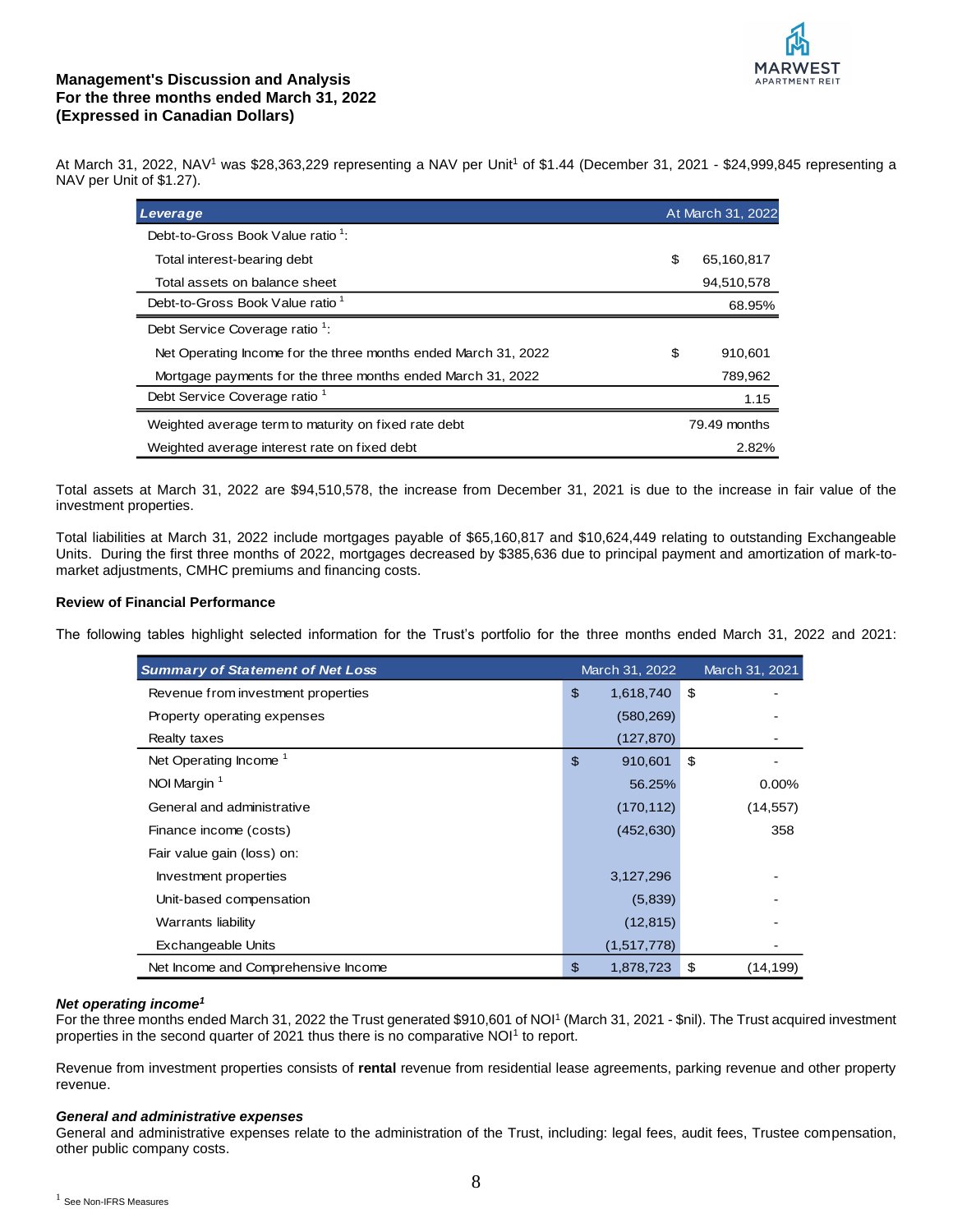

## *Finance costs (income)*

Finance costs (income) are comprised of interest expense on mortgages payable; amortization of financing charges and mark-to-market adjustments on the mortgages payable, and is offset by interest income.

|                                            |    | Three months    |   | Three months    |
|--------------------------------------------|----|-----------------|---|-----------------|
| <b>Summary of Finance costs (income)</b>   |    | ended March 31, |   | ended March 31. |
|                                            |    | 2022            |   | 2021            |
| Interest on mortgages                      | \$ | 455,643         | S |                 |
| Amortization of financing charges          |    | 5,988           |   |                 |
| Amortization of CMHC fees                  |    | 11,501          |   |                 |
| Amortization of mark-to-market adjustments |    | (57, 739)       |   |                 |
| Distribution on Exchangeable Class B Units |    | 40,671          |   |                 |
| Interest income                            |    | (3, 434)        |   | (348)           |
| Total                                      | S  | 452,630         | S | (348)           |

## *Fair value gain on Exchangeable Units*

The Exchangeable Units are issued by the Partnership. The Exchangeable Units are economically equivalent to Trust Units, in that a holder is entitled to receive cash distributions from the Partnership equal to the cash distributions paid on Trust Units and are exchangeable into Trust Units at the holder's option on a one-for-one basis (subject to customary anti-dilution adjustments). The Exchangeable Units are classified as financial liabilities of the Trust and measured at fair value with any changes in fair value recorded in net income. The fair value gain or loss on the Exchangeable Units is measured every period by reference to the closing trading price of the Trust Units. An increase in the Trust Unit closing price over the period results in a fair value loss, whereas a decrease in the Trust Unit closing price results in a fair value gain.

During the three months ended March 31, 2022, the market price of the Trust Units increased from the December 31, 2021 market price of \$0.84 per Trust Unit to \$0.98 per Trust Unit at March 31, 2022. The increase in market value for the period resulted in a fair value loss on the Exchangeable Units of \$1,517,778.

## *Fair value loss on unit-based compensation*

The Trust has issued Deferred Units to its Trustees. The liability is remeasured at each reporting date based on the closing Trust Unit price with changes in value recorded in net income.

During the quarter the Trust experienced a fair value loss of \$5,839 from changes in the Trust Unit price for the Deferred Units outstanding at December 31, 2021 and the Deferred Units issued in the Quarter. For the three months ended March 31, 2022, the Unit price increased from \$0.84 to \$0.98.

## *Fair value loss on warrants liability*

The Trust has issued warrants which are exercisable by August 10, 2022 at \$1.20. Using the Black-Scholes model, and the inputs as described in Note 7 of the interim financial statements, a fair value loss of \$12,815 was recognized on the warrants liability.

## **Assessment of Financial Position**

#### *Investment Properties*

The following table summarizes the changes in investment properties for the period ended March 31, 2022 and the year ended December 31, 2021:

| <b>Summary of Changes in Investment Properties</b> |                  | March 31, 2022 December 31, 2021 |
|----------------------------------------------------|------------------|----------------------------------|
| Opening balance                                    | \$<br>85,495,008 | \$                               |
| Additions:                                         |                  |                                  |
| Acquisitions of investment properties              |                  | 79,279,342                       |
| Capital expenditures                               | 43.285           | 96.466                           |
| Direct leasing costs                               | 4.411            | 23.334                           |
| Fair value gain                                    | 3,127,296        | 6,095,866                        |
| Closing balance                                    | \$<br>88,670,000 | \$<br>85,495,008                 |

Capital expenditures incurred related to suite upgrades.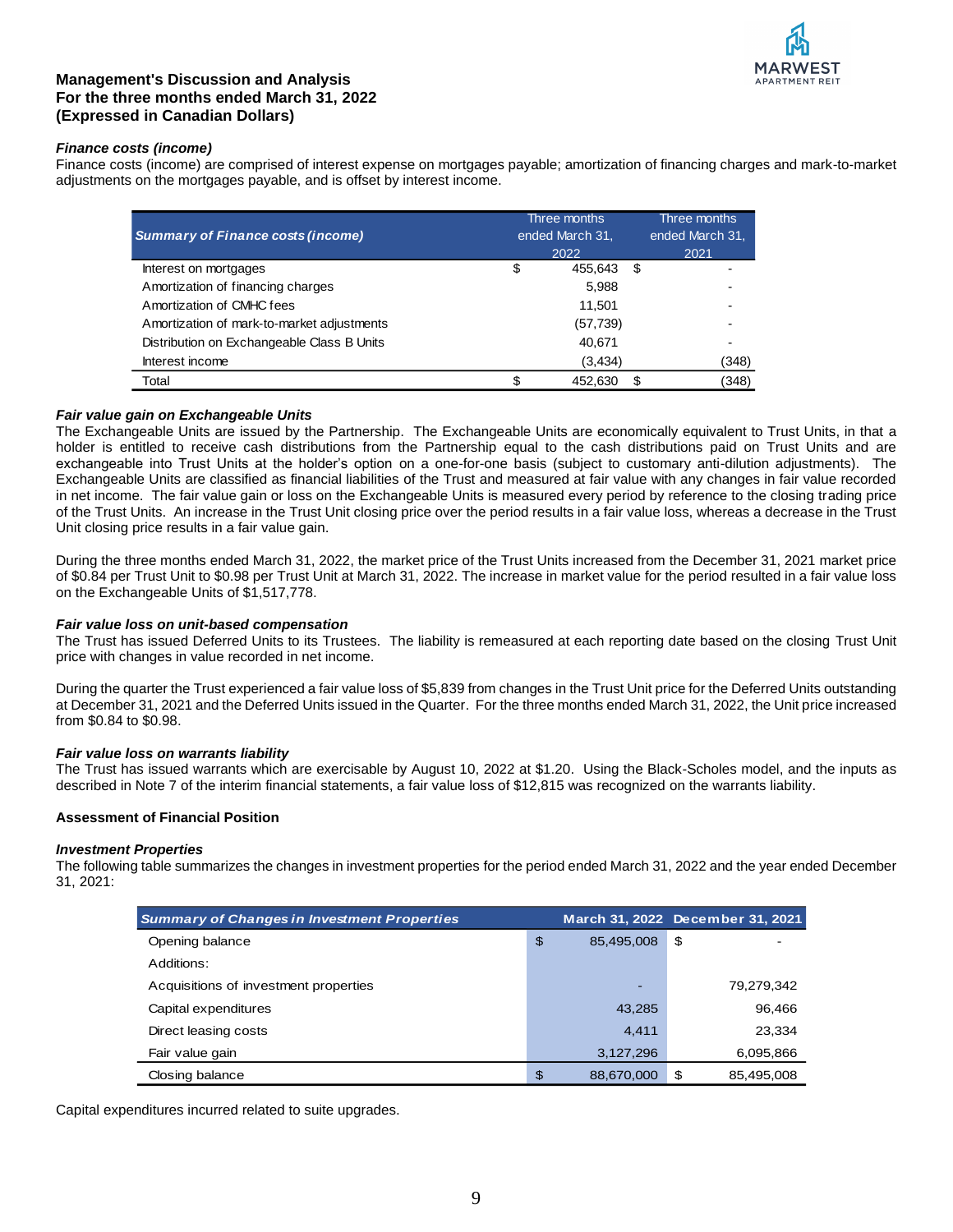# APARTMENT REIT

# **Management's Discussion and Analysis For the three months ended March 31, 2022 (Expressed in Canadian Dollars)**

## *Valuation*

Under the direct capitalization approach the estimated 12 month stabilized net operating income<sup>1</sup> is utilized on the individual properties, less estimated aggregate future capital expenditures to determine fair value. Capitalization rates fluctuate based on market conditions, such as the demand for rental housing and interest rates. The weighted-average capitalization rates for the properties were 5 percent at March 31, 2022 and December 31, 2021.

# *Exchangeable Units*

The holders of Exchangeable Units are entitled to receive cash distributions from MAR REIT L.P. equivalent to the cash distributions that the Trust pays to the holders of Trust Units and are exchangeable into Trust Units at the holder's option on a one-for-one basis (subject to customary anti-dilution adjustments). One Special Voting Unit in the Trust is issued to the holder of Exchangeable Units for each Exchangeable Unit held. The limited IAS 32 exception for presentation as equity does not extend to Exchangeable Units. As a result, the Exchangeable Units are classified as financial liabilities.

At March 31, 2022 there were 10,841,274 Exchangeable Units and 10,894,987 Special Voting Units outstanding. The outstanding Special Voting Units include:

- Special Voting Units accompanying Deferred Units issued on or before March 31, 2022
- Special Voting Units accompanying Exchangeable Units of MAR REIT L.P. issued on or before March 31, 2022

During the three months ended March 31, 2022, distributions to Exchangeable Unitholders of \$40,671 were declared based on approved monthly distributions of \$0.00125 per Trust Unit.

# *Mortgages Payable*

The Trust's mortgages are at fixed interest rates that are secured by the investment properties. The mortgages bear interest at a weighted average contractual interest rate of 2.82 percent and mature at dates between October 2023 and December 2031, resulting in a weighted average maturity of 79.49 months. The REIT's mortgages that mature in October 2023 and January 2024 are conventional mortgages which the REIT anticipates will be replaced with CMHC debt offering more favourable rates and terms.

# *Trust Units*

The Declaration of Trust authorizes the issue of an unlimited number of Trust Units. As at March 31, 2022, there were 8,831,564 Trust Units outstanding with a carrying value of \$6,791,350 and 4,271,891 warrants outstanding. On March 31, 2022, the Trust commenced a normal course issuer bid ("NCIB") which allows the Trust to purchase up to 787,956 of the Trust Units for cancellation. The NCIB is in effect until March 30, 2023.

## *Distributions*

Distributions are paid monthly to Unitholders of record at the close of business on the last day of a month on or about the 15<sup>th</sup> day of the following month. Distributions must be approved by the Board of Trustees and are subject to change depending on the general economic outlook and financial performance of the Trust. During the three months ended March 31, 2022, distributions to Unitholders of \$33,117 were declared based on approved monthly distributions of \$0.00125 per Trust Unit.

## **Liquidity, Capital Resources and Contractual Commitments**

The Trust's capital structure at March 31, 2022 and December 31, 2021 is set out in the table below:

|                                   |                  | March 31, 2022 December 31, 2021 |
|-----------------------------------|------------------|----------------------------------|
| <b>Exchangeable Units</b>         | \$<br>10,624,449 | \$<br>9,106,671                  |
| Warrants                          | 34.174           | 21,359                           |
| Unit based compensation liability | 66,093           | 45,020                           |
| Mortgages                         | 65,160,817       | 65,546,453                       |
| Unitholders' equity               | 17,738,780       | 15,893,174                       |
| Total                             | \$<br>93,624,313 | \$<br>90,612,677                 |

Exchangeable Units are not indebtedness for the purposes of Debt-to-Gross Book Value ratio<sup>1</sup> and therefore are not included in the determination of Debt-to-Gross Book Value ratio.

Management feels it has access to capital markets and future cash flows that are sufficient to finance future acquisitions.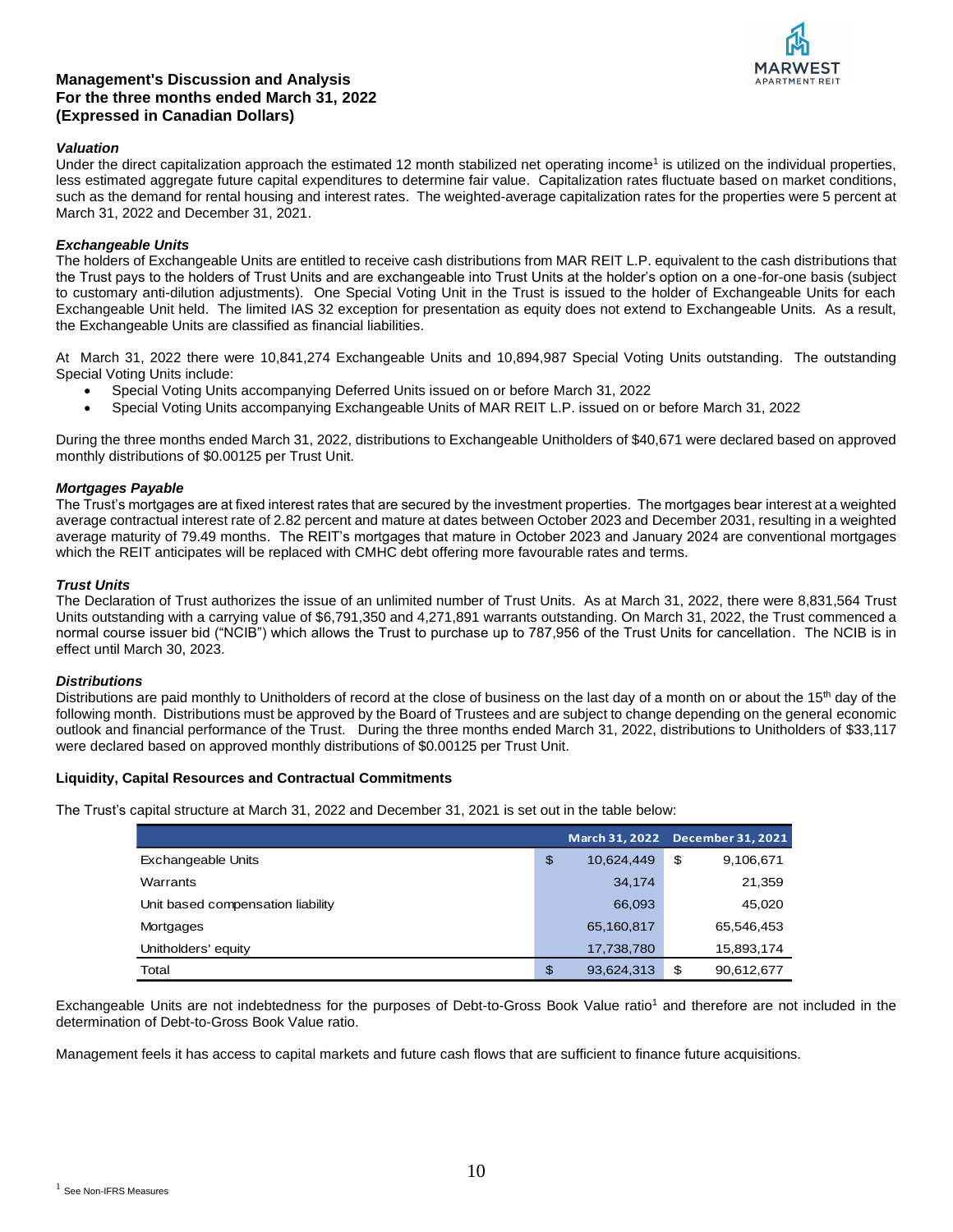

## **Cash Flows and Use of Funds**

During the three months ended March 31, 2022 and 2021 the Trust reported the following changes in cash.

|                                       | <b>March 31, 2022</b> | <b>March 31, 2021</b> |
|---------------------------------------|-----------------------|-----------------------|
| Cash provided by operating activities | \$<br>223,561         | \$<br>(182, 196)      |
| Cash provided by investing activities | (47,696)              |                       |
| Cash provided by financing activities | (333, 885)            |                       |
| Change in cash during the period      | \$<br>(158,020)       | (182,196)             |

Until April 30, 2021, the Trust was a "capital pool company" under the policies of the TSX Venture Exchange ("TSX-V") with limited operating activities before completing the qualifying transaction on that date.

## **QUARTERLY RESULTS AND DISCUSSION OF Q1 OPERATIONS**

A four-quarter trend highlighting key operating results since commencing commercial operations is shown below:

|                                              | 2022                     |                    |                   |     |            |
|----------------------------------------------|--------------------------|--------------------|-------------------|-----|------------|
|                                              | Q <sub>1</sub>           | Q <sub>4</sub>     | Q <sub>3</sub>    |     | Q2         |
| Property revenue                             | \$<br>1,618,740          | \$<br>1,407,298 \$ | 1,153,245         | -S  | 778,955    |
| NOI <sup>1</sup>                             | 910,601                  | 816,075            | 713,676           |     | 492,877    |
| Net Income                                   | 1,878,723                | 4.374.004          | 5,366,130         |     | (510, 871) |
| FFO <sup>1</sup>                             | 328,530                  | 384.929            | 240,720           |     | 212,555    |
| $FFO$ per Unit <sup>1</sup>                  | \$<br>0.03               | \$<br>- \$<br>0.02 | 0.01              | -\$ | 0.03       |
| AFFO <sup>1</sup>                            | 280,834                  | 365,244            | 184,030           |     | 169,130    |
| AFFO per Unit <sup>1</sup>                   | \$<br>$0.02 \; \text{S}$ | $0.02 \text{ } $$  | $0.01 \text{ } $$ |     | 0.03       |
| Weighted average number of Units outstanding | 19,726,674               | 19.158.233         | 16.786.283        |     | 10,365,358 |

Variations in property revenue is due to the closing of the qualifying transaction on April 30, 2021, thus Q2 2021 reported only 2 months of operations, the acquisition of Element on November 15, thus, Q4 2021 reported only 46 days of operations with the acquired property. Q1 2022 represents one complete quarter of operations of all acquired properties

#### . **ACCOUNTING ESTIMATES AND POLICIES, CONTROLS AND PROCEDURES AND RISK ANALYSIS**

## **Critical Judgments in Applying Accounting Policies**

Significant areas of judgment, estimates and assumptions are set out in Note 3 to the annual audited consolidated financial statements for the years ended December 31, 2021 and 2022.

## **Risks and Uncertainties**

The REIT faces a variety of diverse risks, many of which are inherent in the business conducted by the REIT. These are described in detail under the heading "Risks and Uncertainties" in the REIT's Management's Discussion and Analysis for the years ended December 31, 2021 and 2020, filed on SEDAR [\(www.sedar.com\)](http://www.sedar.com/). These factors still exist at the end of this quarter and remain relatively unchanged.

#### *Financial Risk Management*

In the normal course of business, the Trust is exposed to a number of risks that can affect its operating performance.

These risks and the actions taken to manage them are as follows:

#### *i) Market risk*

Market risk is the risk that the fair value of future cash flows of a financial instrument will fluctuate because of changes in market prices. Market risk consists of interest rate risk, currency risk and other price risk.

Interest rate risk is the risk that changes in market interest rates will affect the Trust's financial instruments. As of March 31, 2022 and December 31, 2021, the Trust's mortgages bore interest at fixed rates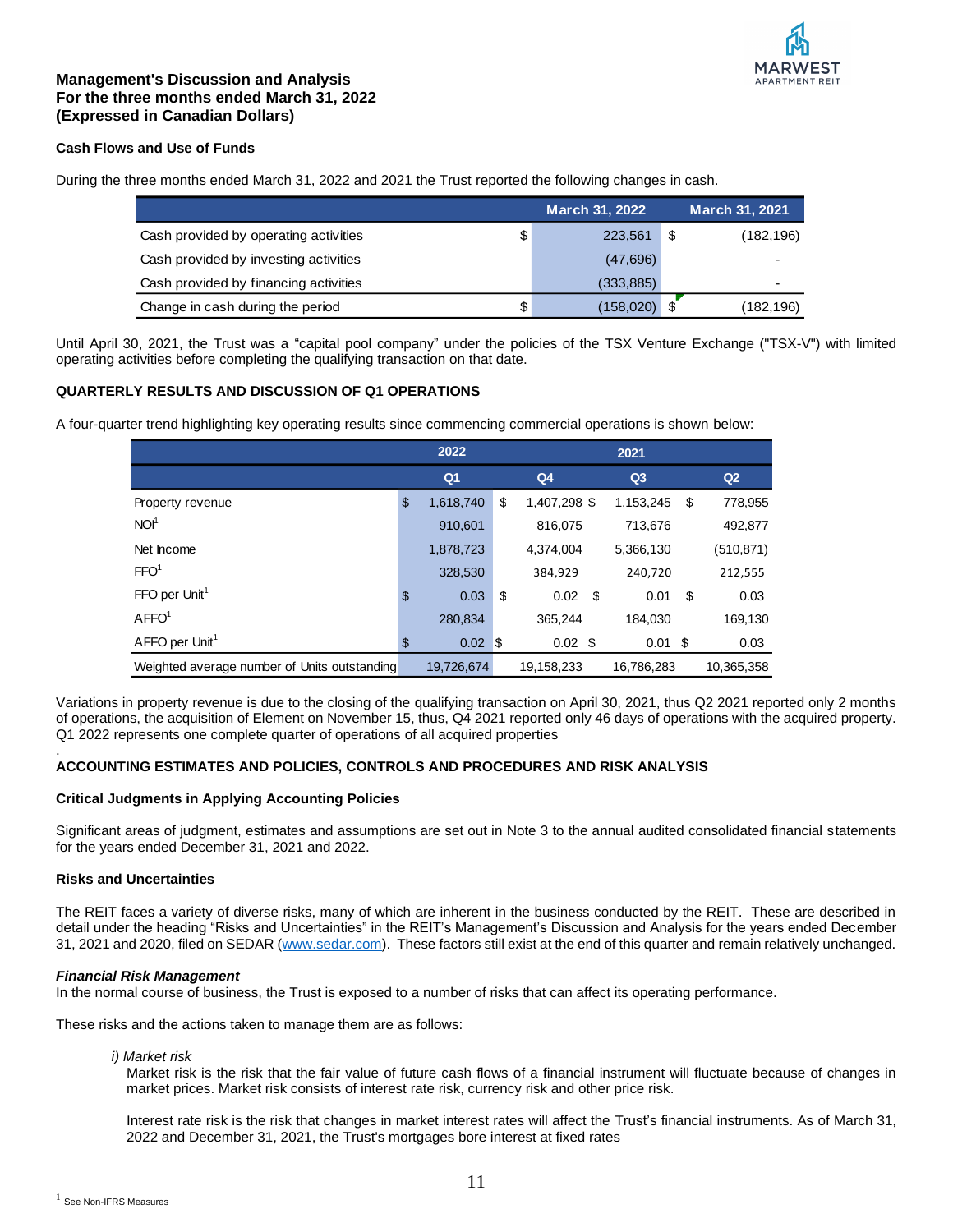

Management monitors anticipated interest rate changes and mitigates the negative impact of interest rate increases by locking in interest rates early where applicable.

The Trust's financial statement presentation currency is in Canadian dollars. Operations are located in Canada and the Trust has limited operational transactions in foreign-denominated currencies. As such, the Trust has no significant exposure to currency risk.

Other price risk is the risk of variability in fair value due to movements in equity prices or other market prices such as commodity prices and credit spreads.

The Trust is exposed to other price risk on its Exchangeable Units and warrants. A one percent change in the prevailing market price of the Exchangeable Units as at March 31, 2022 would have a \$106,244 (December 31, 2021 - \$91,067) change in the fair value of the Exchangeable Units. A one percent change in the prevailing market price of the Trust Units at March 31, 2022 and December 31, 2021 would have a nominal impact on the fair value of the warrants.

#### *ii) Credit risk*

Credit risk is the risk that tenants may experience financial difficulty and be unable to fulfill their lease commitments. An allowance for impairment is taken for all expected credit losses.

Management mitigates this risk by carrying out appropriate due diligence on the prospective tenant and obtaining security deposits. Management monitors the collection of residential rent receivables on a regular basis with strict procedures that fall within the provincial regulations designed to minimize credit loss in the case of non-payment. The risk of exposure to credit risk is generally limited to the carrying amount of the financial statements.

The Trust's maximum exposure to credit risk is equivalent to the carrying value of each class of financial asset as separately presented in cash and accounts and other receivables.

Management assesses the impairment of tenant receivables on an individual basis and uses the simplified approach measure expected credit losses; this will be at the lifetime expected credit losses associated with the arrangement.

Management determines that an amount receivable is credit impaired based upon previous collection history, as well as forward looking information where available regarding economic trends in the tenant's industry and the region the tenant is in. Impairment losses are recognized in the consolidated statement of income and comprehensive income within investment properties operating expenses.

## *(iii) Liquidity risk*

Liquidity risk is the risk that the Trust will not be able to meet its financial obligations as they become due. The Trust manages this risk by ensuring it has sufficient cash on hand to meet obligations as they come due by forecasting cash flows from operations, cash required for investing activities and cash from financing activities, such as refinancing mortgages as they become due.

An analysis of the contractual cash flows at March 31, 2022 associated with the Trust's material financial liabilities is set out below:

|                                               | Year 1          | Year 2           | Year 3          | Year 4          |   | Year 5 and<br>thereafter | <b>Total</b>     |
|-----------------------------------------------|-----------------|------------------|-----------------|-----------------|---|--------------------------|------------------|
| Mortgages payable -<br>principal and interest | \$<br>3,159,849 | \$<br>20,992,269 | \$<br>2,028,236 | \$<br>2,028,236 | S | 46,678,160               | \$<br>74,886,750 |
| Accounts payable<br>and accrued liabilities   | 465,472         | -                | ۰               | ۰               |   | $\overline{\phantom{a}}$ | 465,472          |
| Security deposits and<br>prepaid rent         | 357,641         | 63,152           | ۰               | ۰               |   | $\overline{\phantom{0}}$ | 420,793          |
|                                               | \$<br>3,982,962 | 21,055,421       | 2,028,236       | 2,028,236       |   | 46,678,160               | 75,773,015       |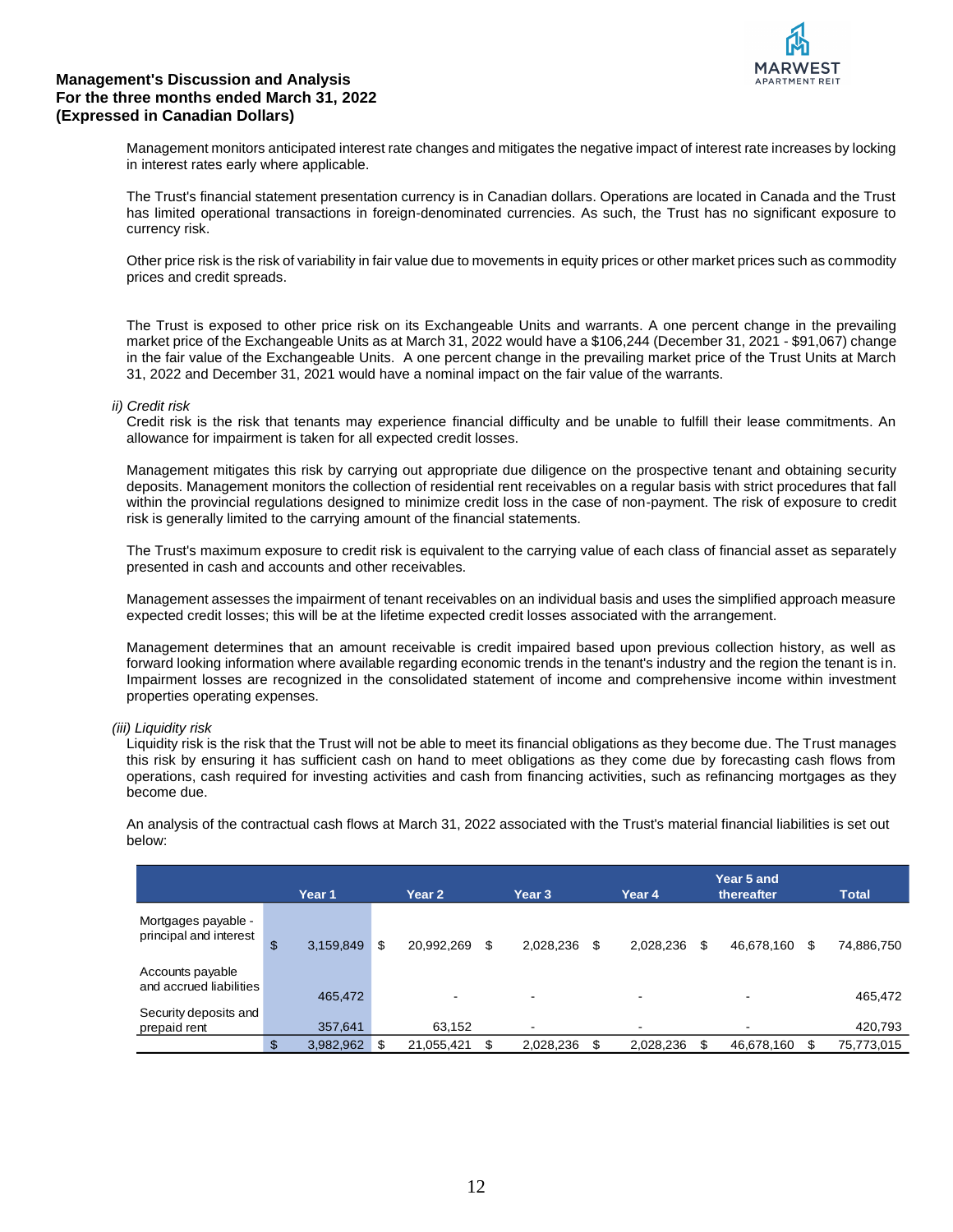

# **RELATED PARTY TRANSACTIONS**

In the normal course of operations, the Trust enters into various transactions with related parties. In addition to the related party transaction disclosed elsewhere in the consolidated financial statements, related party transactions for the period ended March 31, 2022 include:

| <b>Related Party Transactions</b> | For the three months ended March 31, 2022 |        |
|-----------------------------------|-------------------------------------------|--------|
| Property management fees          | S                                         | 67.176 |
| Salary reimbursement              |                                           | 32.363 |
| Asset management fees             |                                           | 28,053 |
| Board compensation                |                                           | 37.100 |

On April 30, 2021, the Trust and the Manager entered into a management agreement with a term of ten years, with subsequent renewal periods for further five-year terms, relating to various asset management and property management services. On April 30, 2021, a sub-agreement between the Manager and Marwest Management Canada Ltd., a company under common control, was entered into for the property management of Marwest Apartments I L.P. and Marwest Apartments VII L.P. On November 15, 2021, a sub-agreement between the Manager and Marwest Management Canada Ltd. was entered into for the property management of Marwest (Element) Apartments L.P.

For the year ending December 31, 2022, the Manager has waived 50% of the Asset Management Fees eligible under the Asset Management Agreement. The period ending March 31, 2022 was the first quarter in which Asset Management Fees were charged.

During the period ended March 31, 2022, the Board of Trustees were issued an aggregate of 13,849 Deferred Units at an aggregated value of \$15,234 along with \$15,760 in cash as part of the Trustee annual remuneration. The Trustees were also remunerated \$1,500 per board the three months ended March 31, 2022 (March 31, 2021 - \$nil).

## **INCOME TAXES**

The Income Tax Act (Canada) (the "Act") contains legislation affecting the tax treatment of specified investment flow-through (SIFT) trusts which include publicly-listed income trusts (the "SIFT Rules"). Under the SIFT Rules, certain distributions from a SIFT are not deductible in computing a SIFT's taxable income, and the SIFT is subject to tax on such distributions at a rate that is substantially equivalent to the general tax rate applicable to a Canadian corporation.

However, distributions paid by a SIFT as returns of capital are generally not subject to tax. The SIFT Rules do not apply to a real estate investment trust that meets prescribed conditions relating to the nature of its assets and revenue (the "REIT Conditions"). Instead, a real estate investment trust that meets the REIT Conditions is not liable to pay Canadian Income taxes provided that its taxable income is fully distributed to unitholders during the period.

The REIT has reviewed the SIFT Rules and has assessed their application to the REIT's assets and revenues. While there are uncertainties in the interpretation and application of the SIFT Rules, the REIT believes that it has met the REIT Conditions for the three months ended March 31, 2022, and accordingly is not subject to current income taxes. Accordingly, no provision for current income taxes payable is required.

## **CONTINGENCIES AND COMMITMENTS**

The Trust is subject to claims and legal actions that arise in the ordinary course of business. It is the opinion of Management that any ultimate liability that may arise from such matters would not have a significant adverse effect on the consolidated financial statements of the Trust.

## **FUTURE CHANGES IN ACCOUNTING STANDARDS**

The following accounting standards under IFRS have been issued or revised, however are not yet effective and as such have not been applied by the Trust.